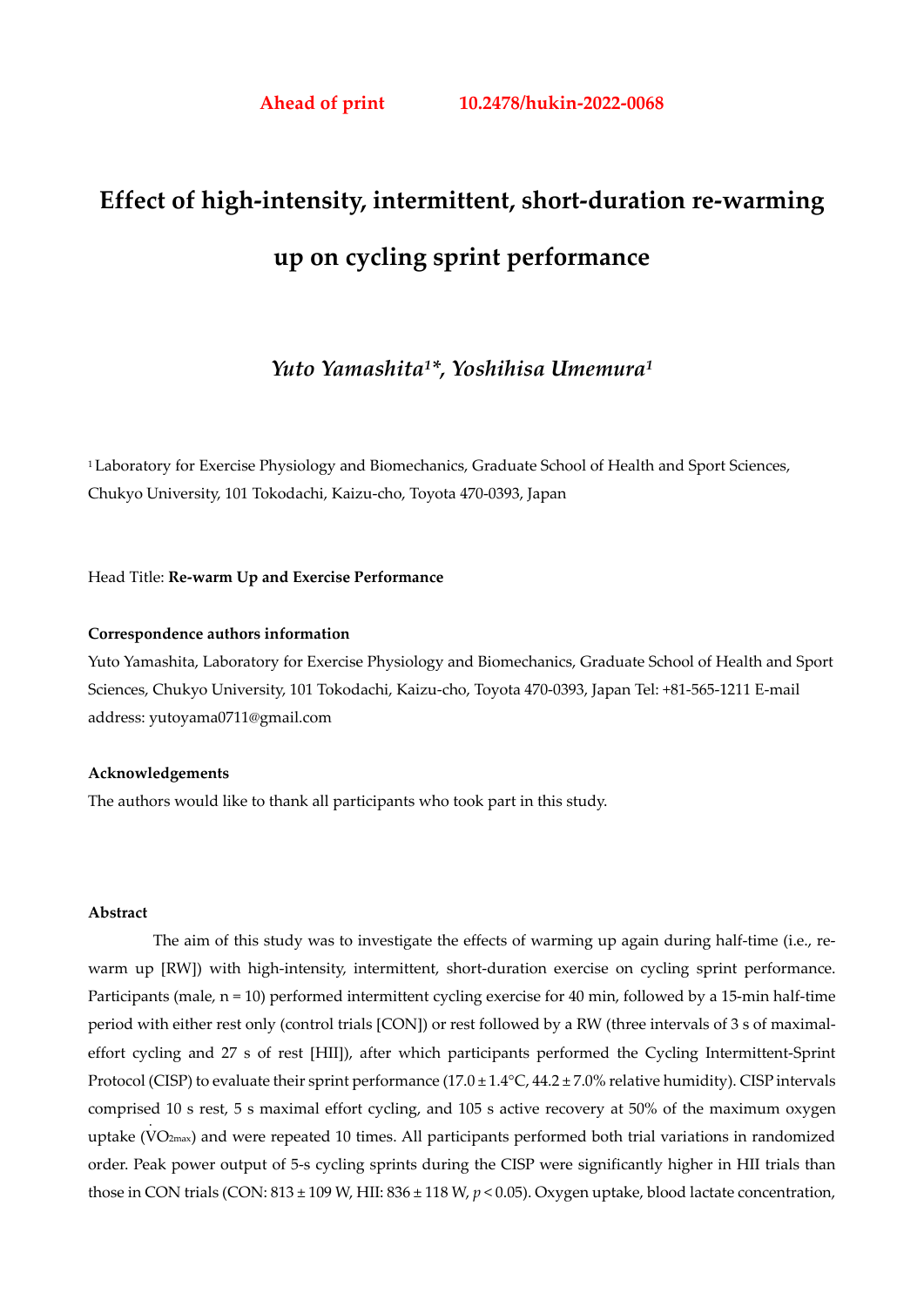and the rating of perceived exertion at the beginning of the second half after the RW were significantly higher in HII trials than those in CON trials ( $p < 0.05$ ). These results demonstrate that the RW with intermittent, highintensity, short-duration exercise improved subsequent cycling sprint performance in a thermoneutral environment and may represent a new useful RW strategy.

**Key words:** team sports, sprinting, half-time, intermittent exercise, heart rate, blood lactate concentration.

#### **Introduction**

In many team sports, such as soccer and rugby, players must alternate between low-intensity and high-intensity bouts of activity. Duration of high-intensity running bouts (≥15 km/h) is typically 2–5 s (Mohr et al., 2003; Spencer et al., 2004), but elite soccer players engage in more high-intensity running and sprinting bouts than moderate players during matches (Mohr et al., 2003). It has also been demonstrated that the amount of sprinting during a match is related to the match outcome (Chmura et al., 2018).

In early second-half play, however, the amount of high-intensity running and sprint performance have been found to decline (Bradley et al., 2009; Lovell et al., 2013a; Mohr et al., 2003), and injury risk has been found to increase (Rahnama et al., 2002). One reason is the lack of physical preparation for the second half; during half-time, athletes rest, which decreases core and muscle temperatures (Hammami et al., 2018; Mohr et al., 2004; Russell et al., 2015a). Mohr et al. (2004) reported that core and muscle temperatures decreased by 1.1°C and 2.0°C, respectively. For every 1°C decrease in muscle temperature, power output is reduced by 3% (Sargeant, 1987). Moreover, declines in core temperature during half-time have been found to be significantly correlated with declines in exercise performance  $(r = 0.63)$  (Russell et al., 2015b). Thus, rest during half-time, without physical preparation for the second half, has a negative influence on performance in the early second half.

Warming up again during half-time (re-warm up [RW]) has been found to prevent the decline in highintensity running and sprint performance (Edholm et al., 2015; Hammami et al., 2018; Lovell et al., 2013b). After a period of rest, it was found that 7 min of jogging (at 70% of the maximum heart rate [HR<sub>max</sub>]) (Edholm et al., 2015; Mohr et al., 2004) or 5 min of agility exercise (Lovell et al., 2013b) in the latter part of half-time was sufficient to maintain running and sprint performance; however, players must attend to various tasks during half-time, such as attending team meetings, changing clothes, and receiving medical treatment, so as little as approximately 3 min may be available for a RW during half-time (Towlson et al., 2013). Accordingly, shortduration RW protocols are required to meet this time constraint.

Previous studies have reported that a short-duration (<3 min) RW improved early second-half intermittent sprint performance (Yanaoka et al., 2018a, 2018b, 2020). A RW during half-time comprising cycling . . for 3 min at 70% of HR<sub>max</sub>, 3 min at 30% of maximum oxygen uptake (VO2<sub>max</sub>), and 1 min at 90% of VO2<sub>max</sub>, improved intermittent sprint performance by 4.7%, 4.2%, and 5.7%, respectively, compared with rest only during half-time (Yanaoka et al., 2018a, 2018b, 2020). Another study showed that a RW with 3 min of jogging, stretching, and jumping improved sprint and jump performance compared with rest only (Fashioni et al., 2020). These studies indicated that a short-duration RW, which is easy to implement during half-time, improved subsequent exercise performance.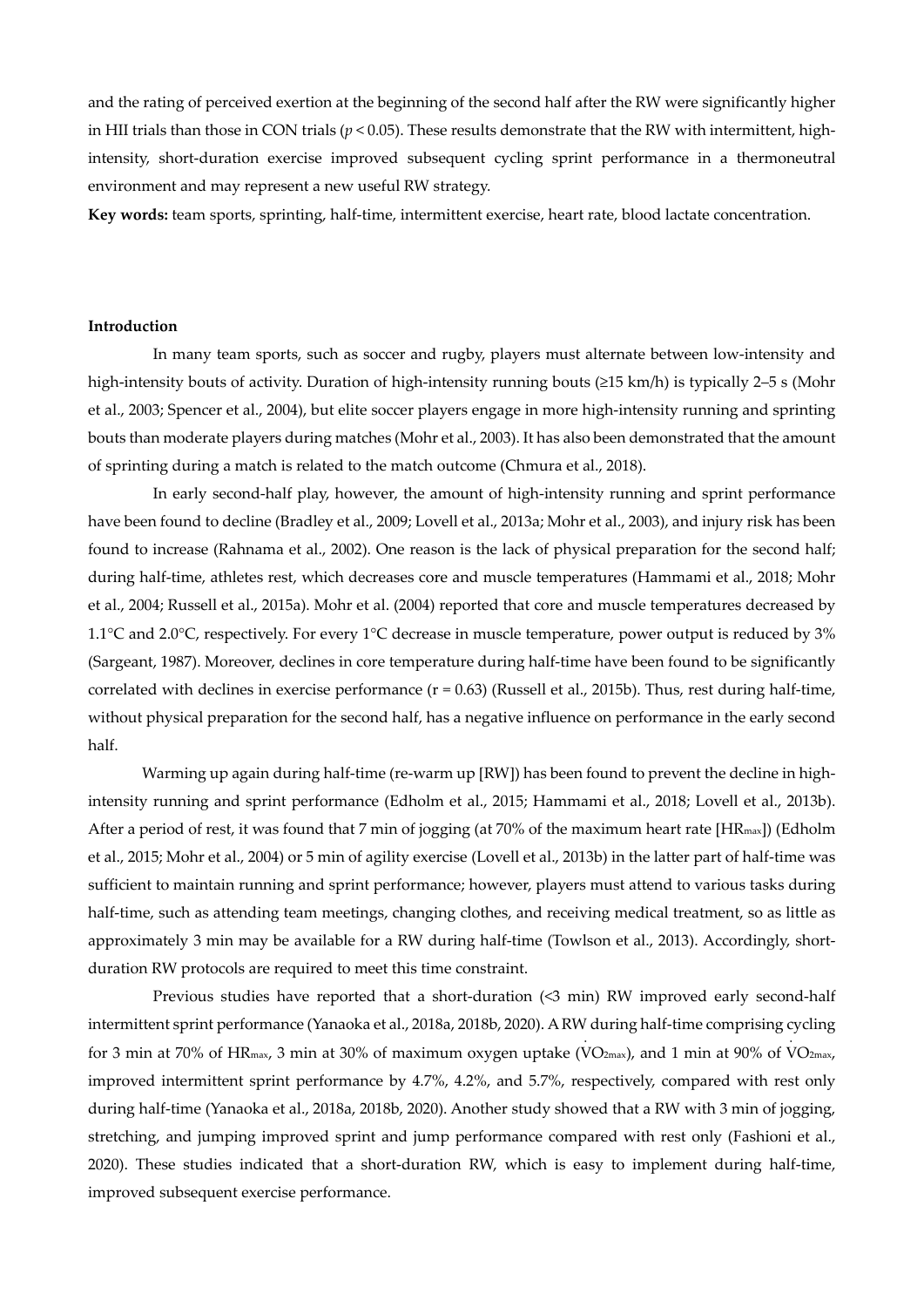In previous studies, most RWs comprised continuous moderate-intensity exercise (Mohr et al., 2004; Yanaoka et al., 2018a, 2020). To the best of our knowledge, no study has investigated the effect of high-intensity . intermittent exercise as a RW. Yanaoka et al. (2020) reported that a 1 min cycling RW at 90% of V O2max enhanced muscle activation and suggested that increased muscular activation before the second half was an important factor. Previous research has also indicated that high-intensity voluntary contraction enhanced subsequent muscle contractile responses, in a phenomenon called post-activation potentiation (PAP) (Blazevich and Babault, 2019; Sale, 2002). For example, it was reported that the intensity of 60–84% of 1RM was effective for inducing PAP (Wittekind et al., 2012). In addition, a high-intensity warm-up including sprinting was reported to have potential which increased voluntary neuromuscular activation and improved subsequent exercise performance (Bishop et al., 2003c). Silva et al. (2018) reported that a sprint task at the end of the warm-up improved subsequent sprint performance by 2–3%. Importantly, the specific characteristics of the warm-up before sprint performance are reported to be more significant than the duration of the warm-up (Van den Tillaar at al., 2019). Moreover, a high-intensity warm-up has positive effects on body temperature and aerobic metabolism compared with a low-intensity warm-up, in addition to enhancement of neuromuscular activation (McGown et., 2015).

Some studies have investigated the effect of different types of a warm-up before competition on performance (Bishop et al., 2003c; Dingley et al., 2020; Fujii et al., 2018). For example, work-matched intermittent and constant-workload warm-ups similarly improved performance at the end of 2 min of maximal cycling (Fujii et al., 2018), and high-intensity intermittent and constant-workload warm-ups similarly improved kayak ergometer performance (Bishop et al., 2003c; Dingley et al., 2020); however, it is currently unclear whether a RW can induce similar beneficial effects on subsequent performance. Short-duration (approximately 1 min) RW methods have not been well documented, and the effects of an intermittent shortduration RW on subsequent performance levels are not clear. Therefore, the purpose of the present study was to investigate the effects of a high-intensity intermittent, short-duration RW on early second-half sprint performance. We hypothesized that a high-intensity, intermittent, short-duration RW would improve cycling sprint performance.

#### **Methods**

#### *Participants*

The number of participants was determined with G\*power (v3.1.9.7; Dusseldorf, Germany) using data from a previous study (Yanaoka et al., 2020) that investigated the effects of a high-intensity cycling RW within a very short time-frame on intermittent sprint performance. With an effect size (ES) of 1.0, α-level of 0.05 and power of 0.8 (Yanaoka et al., 2021), the analysis indicated that 10 participants were required. Ten healthy men (age [mean ± standard deviation (SD)] 21 ± 2 years, body height 1.71 ± 0.05 m, body mass 64.4 ± . 6.1 kg, V O2max 50.1 ± 5.7 mL·kg−1·min−1) who routinely performed intermittent exercise (more than 2 days per week) participated in this study. Participants had no record of cardiovascular conditions and did not smoke cigarettes. Before participating in this study, all participants provided written informed consent. During the study, participants were instructed to maintain their regular lifestyle, nutritional habits and physical activity, and were asked to avoid strenuous activity and abstain from ingesting caffeine and alcohol for 24 h before each experimental trial. The study was approved by the Chukyo University Ethics Committee on Research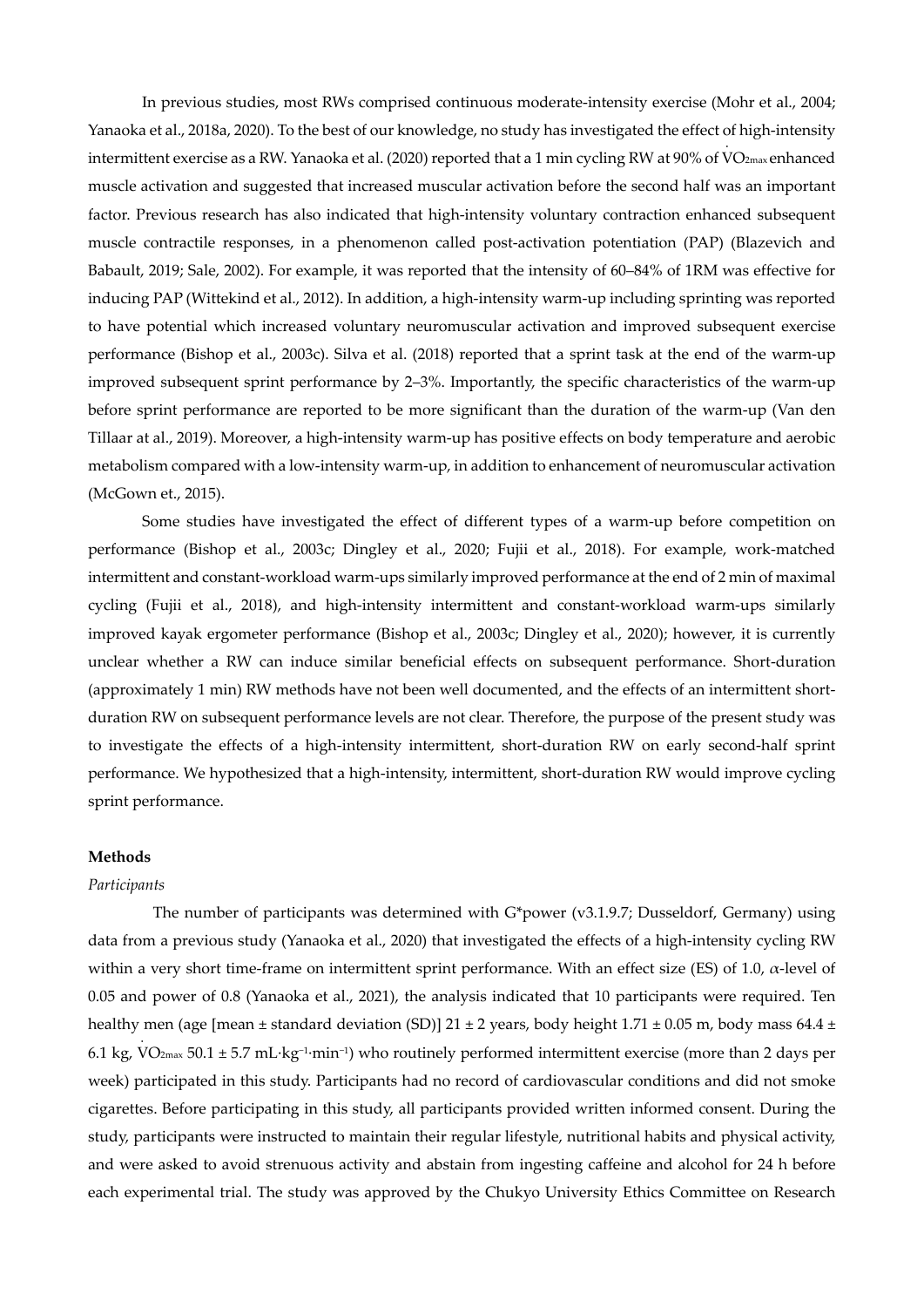with Human Subjects (approval number: 2020-35) and performed in accordance with the ethical standards of the Declaration of Helsinki.

#### *Procedures*

Participants visited the laboratory three times. At the first visit, each participant completed a graded exercise test on a cycle ergometer (Fujinraijin, Ohashi Chiso Laboratory, Tokyo, Japan) to determine their . V O2max. After participants took an adequate rest, they performed a familiarization trial which was composed of five sets of the first-half exercise and the Cycling Intermittent-Sprint Protocol (CISP). At the second visit, each participant completed one of two trials (in randomized order), and at the third visit, the second trial was completed. Both trials simulated a competition match, i.e., two intermittent cycling exercise intervals separated by a half-time period. During the half-time period, participants either rested or performed high-intensity intermittent cycling as a RW exercise. Trials were conducted at the same time of day to minimize circadian rhythm differences and were separated by at least 3 days. Each trial was conducted in a laboratory with temperature and humidity maintained at 17.0 ± 1.4°C and 44.2 ± 7.0%, respectively. .

#### *V O2max measurement*

A graded exercise test on a cycle ergometer was used to determine VO<sub>2max</sub>: each participant cycled, with instructions to maintain a cadence of 80 rpm, at 100 W for 3 min as a warm-up, and then to increase the . load by 20 W every 2 min until volitional exhaustion. Oxygen uptake (V O2) was analyzed breath-by-breath with an automatic gas analyzer (AE-310s, Minato Medical Science, Japan) and averaged over 30-s intervals. . . V O2max was determined when two of the following three criteria were met: 1) V O2 leveling off 2) the heart rate was more than 90% HR<sub>max</sub> (= 220 − age), and 3) the respiratory exchange ratio was greater than 1.05. *Experimental trials* 

.

The experimental protocol (Figure 1) was based on those of previous studies that investigated the effect of the RW during simulated intermittent team sports matches (Yanaoka et al., 2018a, 2018b, 2020). A cycle ergometer (Fujinraijin, Ohashi Chiso Laboratory, Tokyo, Japan) was used for experimental trials. Participants wore t-shirts and pants. Body weight was measured, and a heart rate monitor (Polar A-300, POLAR, Kempele, Finland) was placed on the chest.

To warm up, participants cycled at 95 W for 5 min, then at 120 W for 30 s, and then rested for 30 s (Yanaoka et al., 2018a). After 5 min of rest while seated on the cycle ergometer, participants performed the first half of the exercise, which comprised 2-min intervals of exercise repeated 20 times. Each interval comprised . 15 s rest, 25 s unloaded cycling, 10 s high-intensity cycling (130% of V O2max), and then 70 s moderate-intensity . cycling (60% of V O2max). During the half-time period, participants in the control (CON) trials rested while seated on the ergometer for 15 min, and those in the high-intensity trials (HII) performed high-intensity intermittent short-duration exercise (three intervals comprising 3 s of maximal effort cycling and 27 s of rest, . ending 1 min before the start of the second half of exercise) as a RW. On the basis of VO2, which was similar to that in a previous study (Yanaoka et al., 2020) and the RW of the pilot study, we defined the RW protocol, including the duration of the rest period and the number of sprints. In the second half, the CISP (Hayes et al., 2013) was used to evaluate early second-half performance. The CISP has demonstrated high reliability (Hayes et al., 2013) and comprised ten 2-min intervals (10 s of rest, followed by cycling against resistance of 7.5% of . body mass, and then moderate-intensity cycling (50% of V O2max) for 105 s at a cadence of 80 rpm).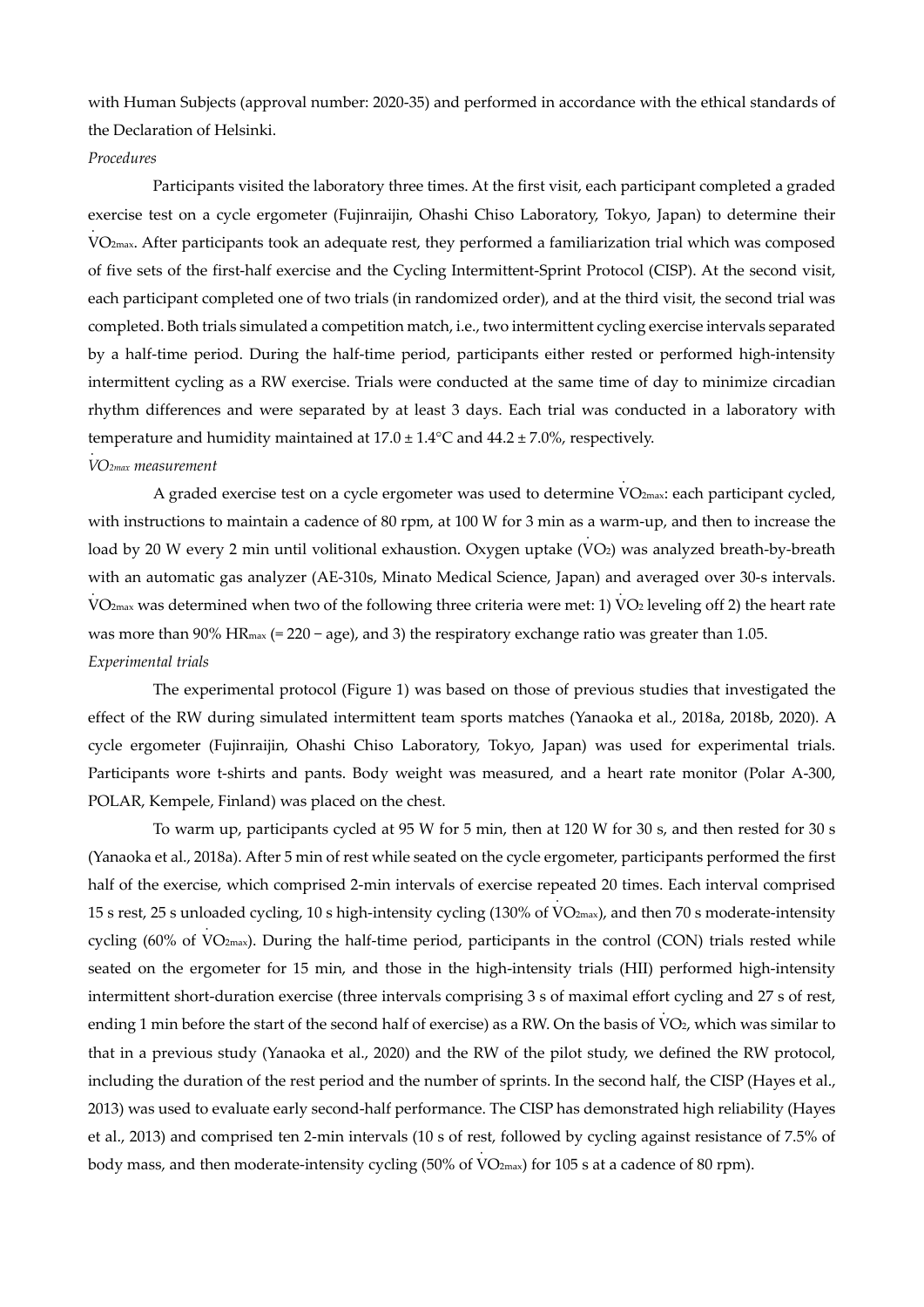## (Insert Figure 1)

## *Measurements*

Power output during 5 s of sprinting of the CISP was captured by the cycle ergometer (every 0.1 s) as performance indicators. Mean power output was calculated every 5 s. To measure respiratory data, participants put on a mask that covered their mouth and nose 5 min before the second half of the exercise . . began. V O2, carbon dioxide production (V CO2), and the respiratory exchange ratio (RER) were recorded continuously from 1 min before the beginning of the second half to the end of the second half, analyzed breathby-breath (AE-310s, Minato Medical Science, Japan), and averaged every 30 s. The heart rate was continuously recorded every 1 s (Polar A-300, POLAR, Kempele, Finland) and averaged every 30 s. The mean heart rate was calculated at the start of each trial, for 0–40 min, for 54–55 min, and for 55–75 min. Blood lactate concentration (Lactate Pro 2 LT-1730 lactate analyzer, Arkray, Kyoto, Japan) and the rating of perceived exertion (RPE) (Borg, 1982) were measured at the start of each trial and at the  $40th$  min,  $55th$  min,  $65th$  min, and the end of the trial. Because of a technical problem, blood lactate concentration was only captured for nine participants. *Statistical analysis*  . .

All values are presented as mean ± SD. Peak power output, mean power output, VO<sub>2</sub>, VCO<sub>2</sub>, RER, mean heart rate, blood lactate concentration, and RPE were compared using two-way (trial and time) repeated measures analysis of variance, and post hoc analyses were performed using Bonferroni correction when a significant interaction was found. Partial η2 was calculated as an estimate of the ES. According to Cohen's *d*, the ES (Cohen, 1988) was calculated and assessed as small (0.2–0.6), moderate (0.6–1.2), large (1.2–2.0), very large (2.0–4.0), or extremely large (>4.0) (Hopkins et al., 2009). Statistical analysis was conducted using SPSS software (version 26.0, IBM, Armonk, NY, USA). Statistical significance was set at *p* < 0.05.

## **Results**

#### *Sprint performance*

There was a significant main effect of the trial ( $p < 0.05$ , partial  $\eta$ 2 = 0.445), but no significant interaction ( $p > 0.05$ ) for peak power output. Peak power output was higher for HII than for CON trials (CON: 813 ± 109 W, HII: 836 ± 118 W, Figure 2). There was no significant main effect of the trial and no interaction for mean power output (CON:  $710 \pm 99$  W, HII:  $722 \pm 113$  W, Figure 2).

.

.

#### (Insert Figure 2)

#### *Physiological response*

There was a significant interaction for V O2, V was a significant interaction for VO2, VCO2, RER, heart rate, and blood lactate concentration (V O2: *p* < 0.05, partial η2 = 0.774, V CO2: *p* < 0.05, partial η2 = 0.538, RER: *p* < 0.05, partial η2 . = 0.519, heart rate: *p* < 0.05, partial η2 = 0.914, blood lactate concentration: *p* < 0.05, partial η2 = 0.369). VO2 and V CO2 and RERvalues were higher in HII trials than those in CON trials in the early part of the second . . half (V O2: *p* < 0.05, d = 0.47–6.67: small-extremely large, Figure 3, V CO2: *p* < 0.05, d = 0.60–3.31: moderatevery large, Figure 3, RER: *p* < 0.05, d = 1.08–2.36: moderate-very large, Figure 3). Mean heart rates from the 54<sup>th</sup> min to the 55<sup>th</sup> min were higher in HII trials than those in CON trials ( $p$  < 0.05, d = 3.08: very large, Table 1). Blood lactate concentration at the  $55<sup>th</sup>$  min was significantly higher in HII trials than in CON trials ( $p < 0.05$ ,  $d = 2.00$ : very large, Table 2). *RPE*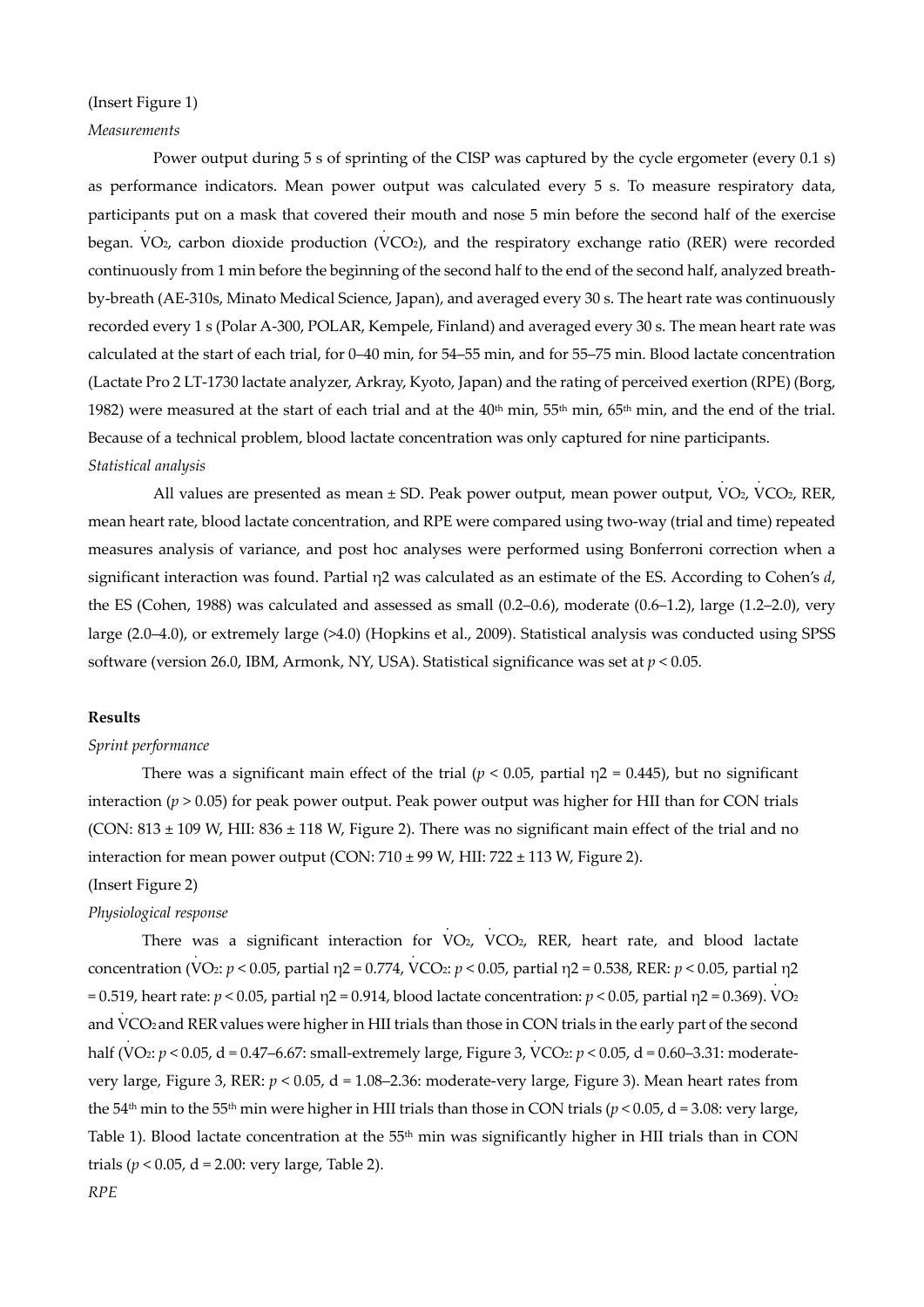There was a significant interaction for the RPE ( $p < 0.05$ , partial  $\eta$ 2 = 0.650). RPE values at the 55<sup>th</sup> min were higher for HII trials than those for CON trials ( $p < 0.05$ , d = 1.66: large, Table 2).

### **Discussion**

We investigated the effects of a high-intensity, intermittent, short-duration RW during half-time on early second-half sprint performance and found that the RW, comprising 3 intervals of 3 s of maximal effort cycling with 27 s of rest, significantly improved peak power output of cycling sprints during the 20-min CISP compared with rest only during half-time.

Although the RW improves early second-half performance (Hammami et al., 2018; Mohr et al., 2004; Yanaoka et al., 2020), RW protocols have not been fully investigated. It can be difficult to implement a RW when there are time constraints; a previous study reported that only approximately 3 min is available for a RW during half-time (Towlson et al., 2013). Therefore, if the duration of the RW can be shorter and still exhibit a beneficial effect, the RW could be adopted as a practical strategy. However, few studies have investigated the effect of a 1-min RW (Yanaoka et al., 2020, 2021). The present study provides new insight regarding the effects of a 1-min RW, which may have beneficial applications for coaches and trainers. We found that 3-s duration of maximal effort in the RW in the present study was equivalent to 20-m sprint time (Gil et al., 2018; Paul et al., 2014). If the present study used free running rather than cycling exercise, it may be possible that performing three sets of a 20 m sprint-RW would induce a similar improvement in subsequent sprint performance. The present study provides a basis for developing practical RW protocols. .

In the present study, V O2 baseline values at the beginning of the second half increased with the RW. In addition, the mean HR and the RPE at the beginning of the second half were higher with the RW (HR: CON, 88.3 ± 13.3 bpm, HII, 124.1 ± 8.2 bpm, RPE: CON, 8.7 ± 2.2, HII, 12.7 ± 2.4). Yanaoka et al. . . (2020) investigated a 1-min high-intensity (90% of  $VO_{2\text{max}}$ ) RW and reported that  $VO_2$  was higher immediately after the beginning of the second half after the RW compared with a half-time with rest only. The RW protocol in the present study involved intermittent and high-intensity exercise. In contrast, Yanaoka et al. (2020) conducted an RW protocol with a constant load of high-intensity exercise. . Nevertheless, changes in V O2 and the mean HR after the RW were similar between the two studies (Yanaoka et al., 2020). A RW during half-time may interfere with player's psychological preparation (Towlson et al., 2013). In the present study, although participants performed exercise with maximal effort . during the RW, RPE values after the RW were relatively low. The V O2 value, mean HR and RPE after the RW with high-intensity, intermittent, short-duration exercise showed similar values compared with previous studies that simulated intermittent team sports, which also reported beneficial effects of a shortduration RW (Yanaoka et al., 2018a, 2018b, 2020). Thus, the RW protocol in the present study may have . elevated V O2 and the mean HR before the second half, as reported in previous studies, but with less psychological strain.

Mean peak power output for 5 s of maximal effort cycling during CISP intervals was greater by 2.8% in HII trials than in CON trials. In previous studies, when participants performed a RW, performance improved significantly compared with performance after 15 min of passive rest: 3 min of cycling at 70% of HRmax as the RW improved mean work in the initial five cycling sprints of the CISP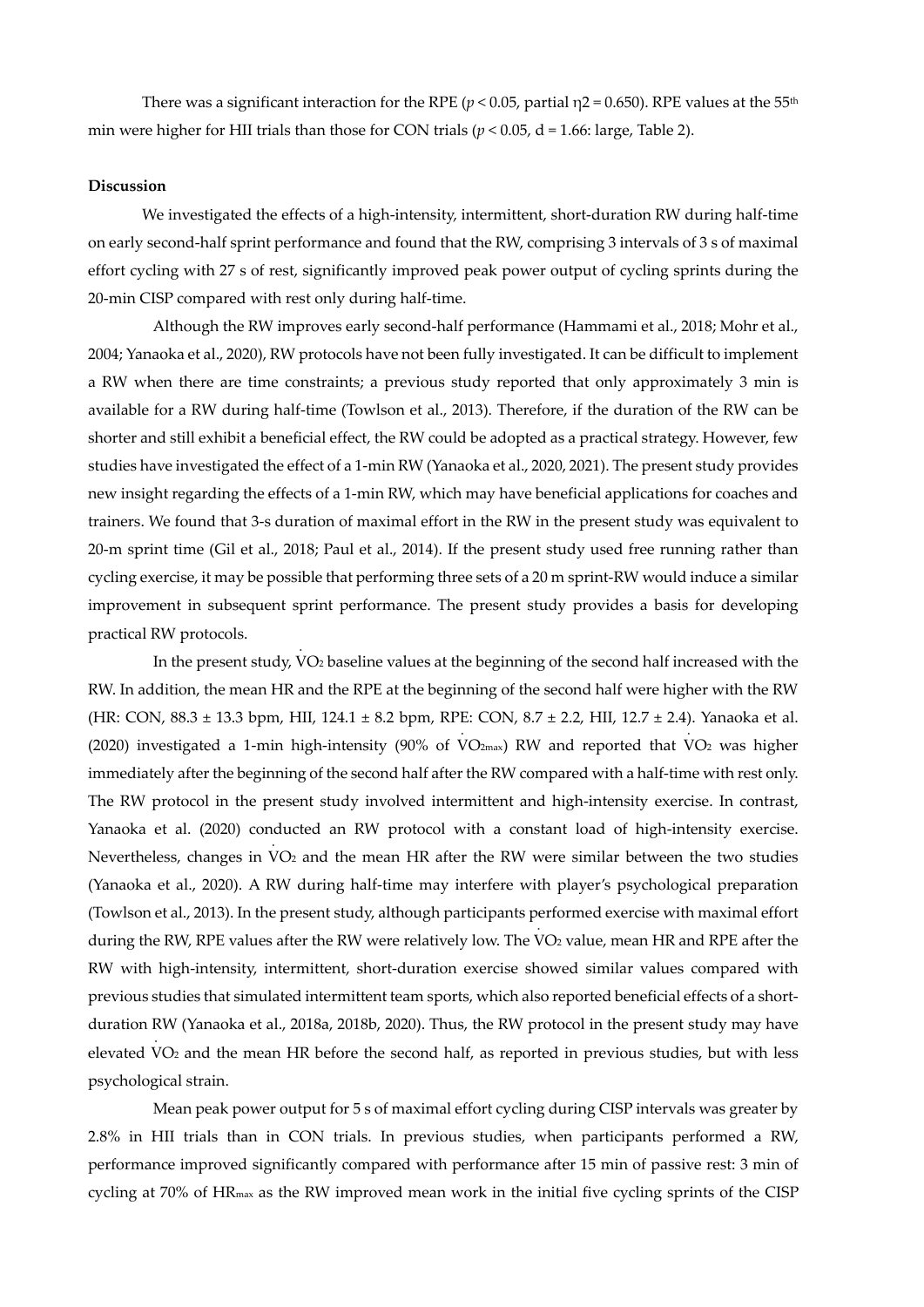(Yanaoka et al., 2018a); 1 min of cycling at 90% of V O2max improved mean work during cycling sprints in a 10-min CISP (Yanaoka et al., 2020); and moderate-intensity running for 7 min improved 30-m sprint times (Mohr et al., 2004). In the present study, although there were no significant differences in mean power output, we found a significant difference in peak power output. The physiological rationale underlying the difference between peak power output and mean power output in the current results is unclear. However, mean power output of the first sprint and the latter sprints tended to be higher in HII compared with CON trials, although these differences were not significant. We believe that peak power output improved in the present study, because peak power output is a predictor of exercise performance, such as sprinting (Cheetham et al., 1986). The ability to perform high-intensity running and sprinting is an important indicator for team sport players. Thus, improvement in peak power output would have practical implications.

.

In the present study, regarding peak power output in the first and second sprints, the difference between CON and HII trials was larger than that in other sprints, although the interaction was not significant. The reason for this improvement is unclear because we did not measure muscular activity or metabolism. However, it is possible that this increased performance was related to an increase in neuromuscular activation. The RW in the present study consisted of maximal effort cycling, in which participants were required to perform large voluntary contractions. This may have induced PAP, because it has been reported that PAP can enhance various types of exercise performance, such as jumping and sprinting (McGowan et al., 2015). Another previous study reported greater peak power and average power during kayak ergometer performance after intermittent, high-intensity exercise involving a sprint warm-up, compared with a continuous warm-up (Bishop et al., 2003c). It has been proposed that improved performance might be caused by increased neuromuscular activation (Bishop, 2003b). . Moreover, Yanaoka et al. (2020) reported that a cycling RW of 1 min at 90% of VO $_{\rm 2max}$ caused enhancement in muscle activation during subsequent intermittent cycling sprints. It is possible that maximal effort cycling during half-time led to PAP, thus improving subsequent intermittent cycling sprint performance. However, cycling sprint performance significantly improved through 10 sprints in the second half of . exercise because the RW increased VO2, indicating that aerobic metabolism was used and anaerobic capacity was conserved for the later use (Bishop, 2003a; McGowan et al., 2015). Furthermore, oxygen supply to the muscle may have been increased by the RW. Phosphocreatine is the main energy source in sprint exercise for resynthesis of adenosine triphosphate, and oxygenation of muscle affects how much phosphocreatine is resynthesized (Hamaoka et al., 1996). Yanaoka et al. (2018) reported that there was a correlation  $(r = 0.52)$  between intermittent sprint performance and the mean change in oxygenated hemoglobin concentration during active recovery after sprinting. Thus, HII may increase oxygenation of the muscle after sprinting and promote phosphocreatine resynthesis.

Blood lactate concentrations at the beginning of the second half were also increased by the RW (CON:  $1.5 \pm 0.4$  mmol·L<sup>-1</sup>, HII:  $3.7 \pm 1.4$  mmol·L<sup>-1</sup>). We propose that a Bohr shift in the O<sub>2</sub> dissociation curve may have occurred because of a reduction in muscle pH, increasing  $O<sub>2</sub>$  availability. A small reduction in pH may stimulate increased muscle excitability during subsequent exercise bouts (Hansen et al., 2005; Nielsen et al., 2001). Therefore, blood lactate concentrations in the range of 3–5 mmol·L−1 are related to better performance (Burnley et al., 2005; Jones et al., 2003; Palmer et al., 2009). The intermittent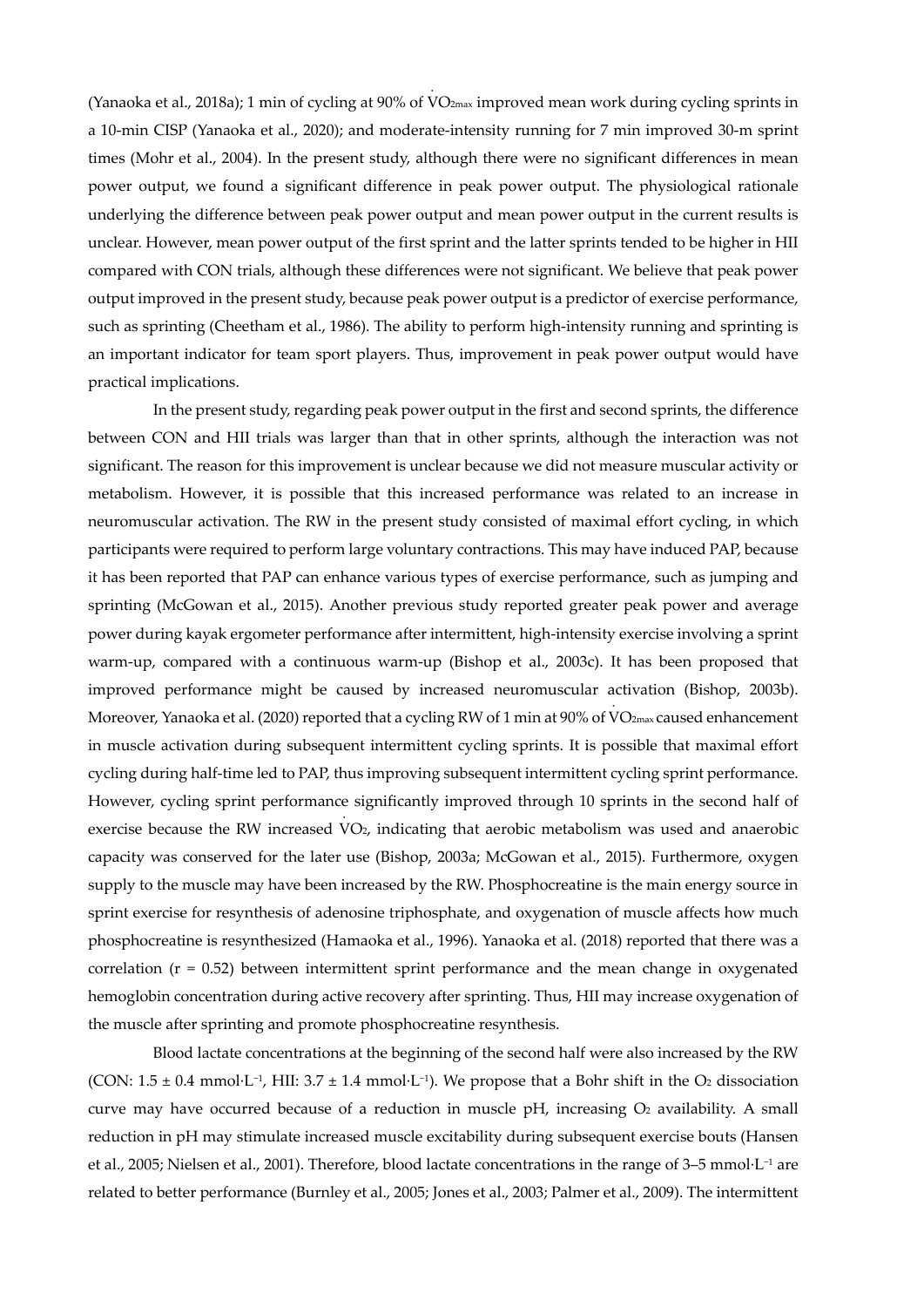high-intensity warm-up increased blood lactate concentration (3.2 ± 1.4 mmol·L−1) and improved supramaximal kayak ergometer performance (Bishop et al., 2003c). Similarly, in the present study, elevated blood lactate concentrations before exercise may have improved cycling sprint performance in the second half.

The present study had some limitations. First, we simulated the intermittent exercise involved in team sport matches using only one type of exercise (cycling) to evaluate the metabolism mechanisms of the RW. However, intermittent team sports comprise running, physical contact, and other types of exercise. Thus, it is unknown whether this RW protocol will have the same effect on performance during actual matches. However, it has been suggested that there is a moderate correlation between repeated sprint cycling performance and free-running (Fitzsimons et al., 1993). Moreover, previous studies reported similar positive effects on intermittent sprint performance after performing similar RW protocols with cycling (Yanaoka et al., 2020) and running (Yanaoka et al., 2021). Thus, the RW protocol tested in the present study may have the potential to improve intermittent sprint performance during actual matches. Second, the effect of performing the RW in different environments is not clear. Core temperature and muscle temperature decline when the player rests during half-time (Mohr et al., 2004; Russell et al., 2015b), and a correlation  $(r = 0.60)$  between decreases in muscle temperature during halftime and decreased sprint performance has been reported (Mohr et al., 2004). In cold environments, core and muscle temperatures may decrease to a greater extent than in thermoneutral environments. In future studies, the effect of environmental conditions on RW protocols should be investigated. Third, we did not measure body temperature and muscular metabolism. Such data may provide important information about physiological responses. Fourth, the present study was not able to clarify whether the RW has the potential to decrease injury risks during the second half, because no data were collected to test this possibility. Finally, there was no specific rationale for the duration of the rest period during the RW. Future studies should determine the effect of the RW on the risk of injury and the optimal high-intensity, intermittent, short-duration RW protocol.

#### **Conclusions**

A high-intensity, intermittent, short-duration RW that can be completed in approximately 1 min during half-time improves second-half cycling sprint performance. These findings suggest that a highintensity, intermittent, short-duration RW may provide a beneficial half-time strategy.

#### **References**

- Bishop, D. (2003a). Warm up I: potential mechanisms and the effects of passive warm up on exercise performance. *Sports Medicine*, *33*(6), 439-454. https://doi.org/10.2165/00007256-200333060-00005
- Bishop, D. (2003b). Warm up II: performance changes following active warm up and how to structure the warm up. *Sports Medicine*, *33*(7), 483–498. https://doi.org/10.2165/00007256-200333070-00002
- Bishop, D., Bonetti, D., & Spencer, M. (2003c). The effect of an intermittent, high-intensity warm-up on supramaximal kayak ergometer performance. *Journal of Sports Sciences*, *21*(1), 13-20. https://doi.org/10.1080/0264041031000070912

Blazevich, A. J., & Babault, N. (2019). Post-activation potentiation versus post-activation performance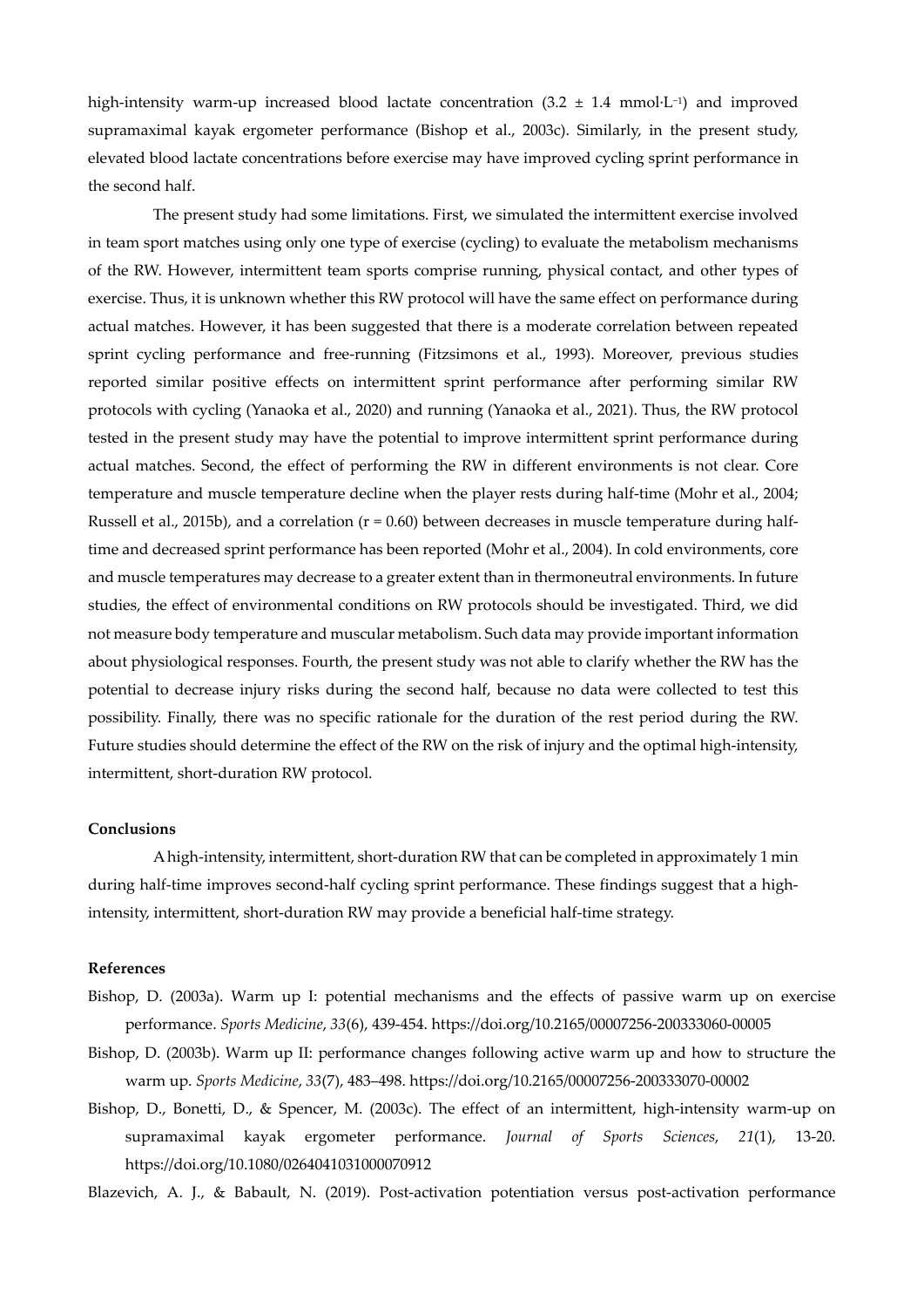enhancement in humans: historical perspective, underlying mechanisms, and current issues. *Frontiers in Physiology*, *10*, 1359. https://doi.org/10.3389/fphys.2019.01359

- Borg, G. A. V. (1982). Psychophysical bases of perceived exertion. *Medicine and Science in Sports and Exercise, 14*, 377-381.
- Bradley PS., Sheldon, W., Wooster, B., Olsen, P., Boanas, P., & Krustrup, P. (2009). High-intensity running in English FA Premier League soccer matches. *Journal of Sports Sciences*, *27*(2), 159-168. https://doi.org/10.1080/02640410802512775
- Burnley, M., Doust, J. H., & Jones, A. M. (2005). Effects of prior warm-up regime on severe-intensity cycling performance. *Medicine and Science in Sports and Exercise*, *37*(5), 838-845. https://doi.org/10.1249/01.mss.0000162617.18250.77
- Cheetham ME, Boobis LH, Brooks S, & Williams C. (1986). Human muscle metabolism during sprint running. *Journal of Applied Physiology*, *61*, 54-60. https://doi.org/10.1152/jappl.1986.61.1.54
- Chmura, P., Konefał, M., Chmura, J., Kowalczuk, E., Zajac, T., Rokita, A., & Andrzejewski, M. (2018). Match outcome and running performance in different intensity ranges among elite soccer players. *Biology of Sport*, *35*(2), 197-203. https://doi.org/10.5114/biolsport.2018.74196
- Cohen, J. (1988). *Statistical power analysis for the behavioral sciences*. Hillsdale: Lawrence Erlbaum Associates.
- Dingley, A. F., Willmott, A. P., & Fernandes, J. F. T. (2020). Self-Selected Versus Standardised Warm-Ups; Physiological Response on 500 m Sprint Kayak Performance. *Sports*, *8*, 156. https://doi.org/10.3390/sports8120156
- Edholm, P., Krustrup, P., & Randers, M. B. (2015). Half-time re-warm-up increases performance capacity in male elite soccer players. *Scandinavian Journal of Medicine and Science in Sports*, *25*(1), e40-e49. https://doi.org/10.1111/sms.12236
- Fashioni, E., Langley, B., & Page, R. M. (2020). The effectiveness of a practical half-time re-warm-up strategy on performance and the physical response to soccer-specific activity. *Journal of Sports Sciences*, *38*(2), 140- 149. https://doi.org/10.1080/02640414.2019.1686941
- Fitzsimons, M., Dawson, B., Ward, D., & Wilkinson, A. (1993). Cycling and running tests of repeated sprint ability. *Australian Journal of Science and Medicine in Sport*, *25*, 82–87.
- Fujii, N., Hara, H., Enomoto, Y., Tanigawa, S., & Nishiyasu, T. (2018). Effects of work-matched supramaximal intermittent vs. submaximal constant-workload warm-up on all-out effort power output at the end of 2 min of maximal cycling. *European Journal of Sport Science*, *19*(3), 336-344. https://doi.org/10.1080/17461391.2018.1503335
- Gil, S., Barroso, R., Crivoi do Carmo, E., Loturco, I., Kobal, R., Tricoli, V., Ugrinowitsch, C., & Roschel, H. (2018). Effects of resisted sprint training on sprinting ability and change of direction speed in professional soccer players. *Journal of Sports Sciences*, *36*(17) 1923-1929. https://doi.org/10.1080/02640414.2018.1426346
- Hamaoka, T., Iwane, H., Shimomitsu, T., Katsumura, T., Murase, N., Nishio, S., Osada, T., Kurosawa, Y., & Chance, B. (1996). Noninvasive measures of oxidative metabolism on working human muscles by nearinfrared spectroscopy. *Journal of Applied Physiology*, *81*(3), 1410-1417. https://doi.org/10.1152/jappl.1996.81.3.1410
- Hammami, A., Zois, J., Slimani, M., Russel, M., & Bouhlel, E. (2018). The efficacy and characteristics of warmup and re-warm-up practices in soccer players: A systematic review. *Journal of Sports Medicine and Physical*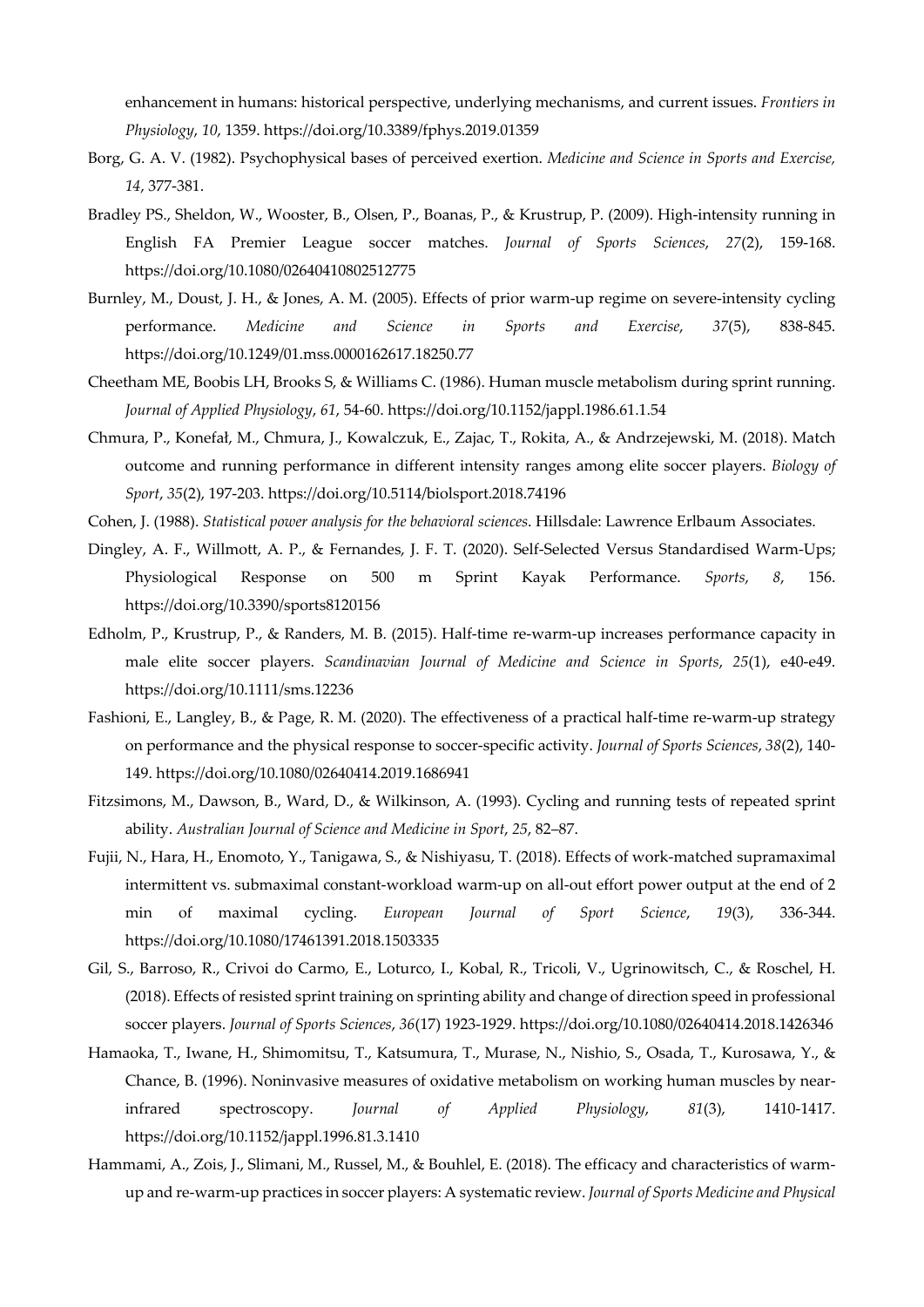*Fitness*, *58*(1–2), 135-149. https://doi.org/10.23736/S0022-4707.16.06806-7

- Hansen, A. K., Clausen. T., & Nielsen, O. B. (2005). Effects of lactic acid and cat- echolamines on contractility in fast-twitch muscles exposed to hyperkale- mia. *American Journal of Physiology-Cell Physiology*, *289*, C104–C112. https://doi.org/10.1152/ajpcell.00600.2004
- Hayes, M., Smith, D., Castle, P. C., Watt, P. W., Ross, E. Z., & Maxwell, N. S. (2013). Peak power output provides the most reliable measure of performance in prolonged intermittent-sprint cycling. *Journal of Sports Sciences*, *31*(5), 565-572. https://doi.org/10.1080/02640414.2012.744077
- Hopkins, W. G., Marshall, S. W., Batterham, A. M., & Hanin, J. (2009). Progressive statistics for studies in sports medicine and exercise science. *Medicine and Science in Sports and Exercise, 41*(1), 3-12. https://doi.org/10.1249/MSS.0b013e31818cb278
- Jones, A. M., Wilkerson, D. P., Burnley, M., & Koppo, K. (2003). Prior Heavy Exercise Enhances Performance during Subsequent Perimaximal Exercise. *Medicine and Science in Sports and Exercise*, *35*(12), 2085-2092. https://doi.org/10.1249/01.MSS.0000099108.55944.c4
- Lovell, R., Barrett, S., Portas, M., & Weston, M. (2013a). Re-examination of the post half-time reduction in soccer work-rate. *Journal of Science and Medicine in Sport*, *16*(3), 250-254. https://doi.org/10.1016/j.jsams.2012.06.004
- Lovell, R., Midegley, A., Barret, S., Carter, D., & Small, K. (2013b). Effect of different half-time strategies on second half soccer-specific speed, power and dynamic strength. *Scandinavian Journal of Medicine and Science in Sports*, *23*, 105-113. https://doi.org/10.1111/j.1600-0838.2011.01353.x
- McGowan, C. J., Pyne, D. B., Thompson, K. G., & Rattray, B. (2015). Warm-Up Strategies for Sport and Exercise: Mechanisms and Applications. *Sports Medicine*, *45*(11), 1523-1546. https://doi.org/10.1007/s40279-015- 0376-x
- Mohr, M., Krustrup, P., Nybo, L., Nielsen, J. J., & Bangsbo, J. (2004). Muscle temperature and sprint performance during soccer matches - Beneficial effect of re-warm-up at half-time. *Scandinavian Journal of Medicine and Science in Sports*, *14*(3), 156-162. https://doi.org/10.1111/j.1600-0838.2004.00349.x
- Mohr, M., Krustrup, P., & Bangsbo, J. (2003). Match performance of high-standard soccer players with special reference to development of fatigue. *Journal of Sports Sciences*, *21*(7), 519-528. https://doi.org/10.1080/0264041031000071182
- Nielsen, O. B., de Paoli, F., & Overgaard, K. (2001). Protective effects of lactic acid on force production in rat skeletal muscle. *Journal of Physiology*, *536*, 161-166. https://doi.org/10.1111/j.1469-7793.2001.t01-1-00161.x
- Palmer, C. D., Jones, A. M., Kennedy, G. J., & Cotter, J. D. (2009). Effects of prior heavy exercise on energy supply and 4000-m cycling performance. *Medicine and Science in Sports and Exercise*, *41*(1), 221-229. https://doi.org/10.1249/MSS.0b013e31818313b6
- Paul, C., Stewart, A., Bloom, L., & Ben, C. (2014). Relationships between strength, sprint, and jump performance in well-trained youth soccer players. *Journal of Strength and Conditioning Research*, *28*(1), 173- 177. https://doi.org/10.1519/jsc.0b013e318291b8c7
- Rahnama, N., Reilly, T., & Lees, A. (2002). Injury risk associated with playing actions during competitive soccer. *British Journal of Sports Medicine*, *36*(5), 354-359. https://dx.doi.org/10.1136%2Fbjsm.36.5.354
- Russell, M., West, D. J., Harper, L. D., Cook, C. J., & Kilduff, L. P. (2015a). Half-Time Strategies to Enhance Second-Half Performance in Team-Sports Players: A Review and Recommendations. *Sports Medicine*,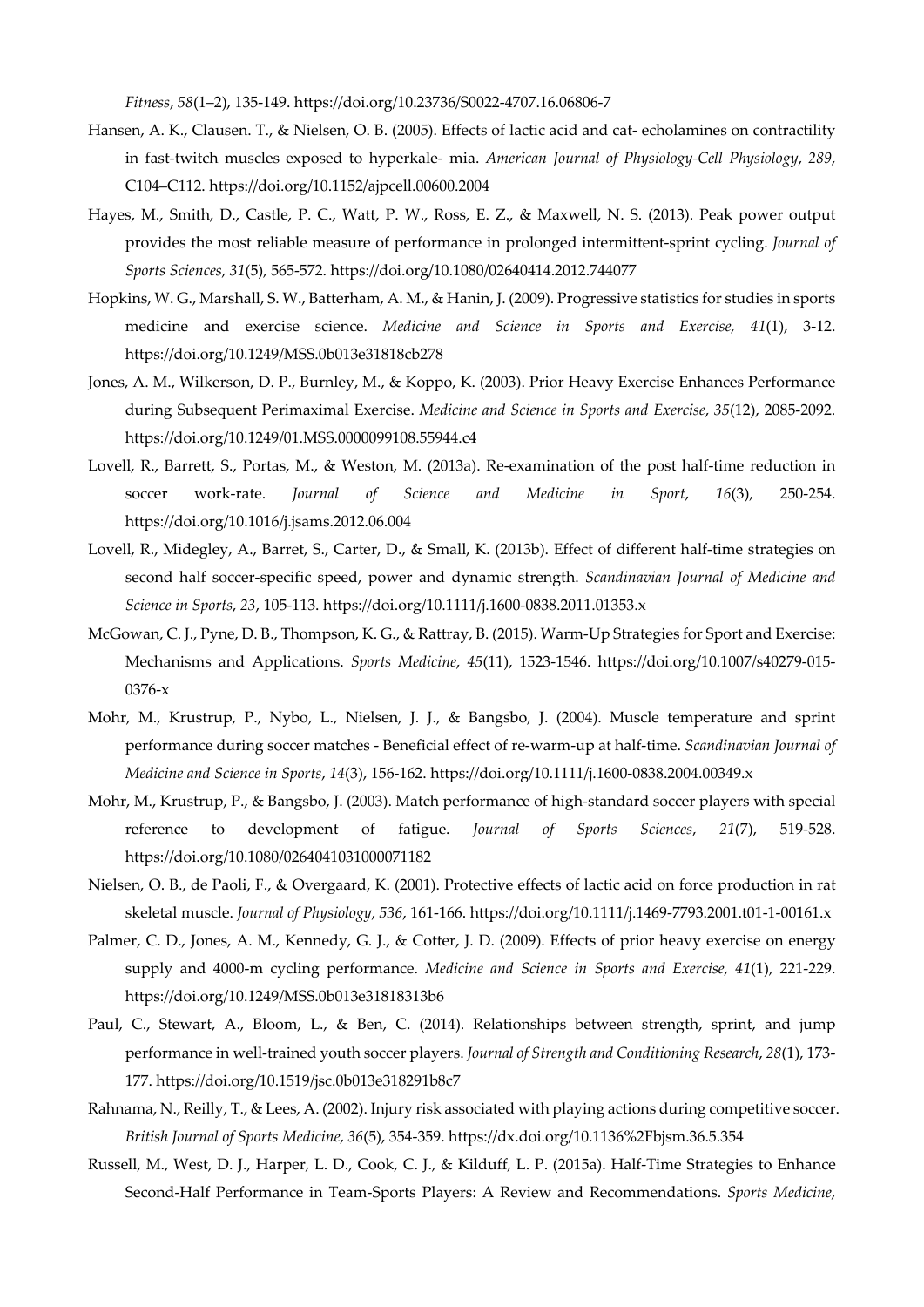*45*(3), 353-364. https://doi.org/10.1007/s40279-014-0297-0

- Russell, M., West, D. J., Briggs, M. A., Bracken, R. M., Cook, C. J., Giroud, T., Gill, N., & Kilduff, L. P. (2015b). A passive heat maintenance strategy implemented during a simulated half-time improves lower body power output and repeated sprint ability in professional Rugby Union players. *PLOS ONE*, *10*(3), 1-10. https://doi.org/10.1371/journal.pone.0119374
- Sale, D. G. (2002). Postactivation potentiation: role in human performance. *Exercise and Sport Sciences Reviews, 30*, 138-143.
- Sargeant, A. J. (1987). Effect of muscle temperature on leg extension force and short-term power output in humans. *European Journal of Applied Physiology Occupational Physiology*, *56*(6), 693-698. https://doi.org/10.1007/BF00424812
- Silva, L. M., Neiva, H. P., Marques, M. C., Izquierdo, M., & Marinho, D. A. (2018). Effects of warm-up, postwarm-up, and re-warm-up strategies on explosive efforts in team sports: a systematic review. *Sports Medicine*, *48*, 2285-2299. https://doi.org/10.1007/s40279-018-0958-5
- Spencer, M., Lawrence, S., Rechichi, C., Bishop, D., Dawson, B., & Goodman, C. (2004). Time-motion analysis of elite field hockey, with special reference to repeated-sprint activity. *Journal of Sports Sciences*, *22*(9), 843- 850. https://doi.org/10.1080/02640410410001716715
- Towlson, C., Midgley, A. W., & Lovell, R. (2013). Warm-up strategies of professional soccer players: Practitioners' perspectives. *Journal of Sports Sciences*, *31*(13), 1393-1401. https://doi.org/10.1080/02640414.2013.792946
- Van den Tillaar, R, Lerberg, E, & von Heimburg, E. (2019). Comparison of three types of warm-up upon sprint ability in experienced soccer players. *Journal of Sports and Health Science*, *8*(6), 574-578. https://doi.org/10.1016/j.jshs.2016.05.006
- Wittekind, A, Cooper, CE, Elwell, CE, Leung, TS, & Beneke, R. (2012). Warm-up effects on muscle oxygenation, metabolism and sprint cycling performance. *European Journal of Applied Physiology*, *112*, 3129-3139. https://doi.org/10.1007/s00421-011-2262-z
- Yanaoka, T., Iwata, R., Yoshimura, A., & Hirose, N. (2021). A 1-Minute Re-warm Up at High-Intensity Improves Sprint Performance During the Loughborough Intermittent Shuttle Test. *Frontiers in Physiology*, *11*, 1745. https://doi.org/10.3389/fphys.2020.616158
- Yanaoka, T., Hamada, Y., Fujihira, K., Yamamoto, R., Iwata, R., Miyashita, M., & Hirose, N. (2020). Highintensity cycling re-warm-up within a very short time-frame increases the subsequent intermittent sprint performance. *European Journal of Sport Science*, *20*(10), 1307-1317. https://doi.org/10.1080/17461391.2020.1713901
- Yanaoka, T., Kashiwabara, K., Masuda, Y., Yamagami, J., Kurata, K., Takagi, S., Miyashita, M., & Hirose, N. (2018a). The effect of half-time re-warm-up duration on intermittent sprint performance. *Journal of Sports Science and Medicine*, *17*(2), 269-278.
- Yanaoka, T., Hamada, Y., Kashiwabara, K., Kurata, K., Yamamoto, R., & Masashi, Miyashita, N. H. (2018b). Very-short-duration, low-intensity half-time re–warm-up increases subsequent intermittent sprint performance. *Journal of Strength and Conditioning Research*, *32*(11), 3258-3266. https://doi.org/10.1519/jsc.0000000000002781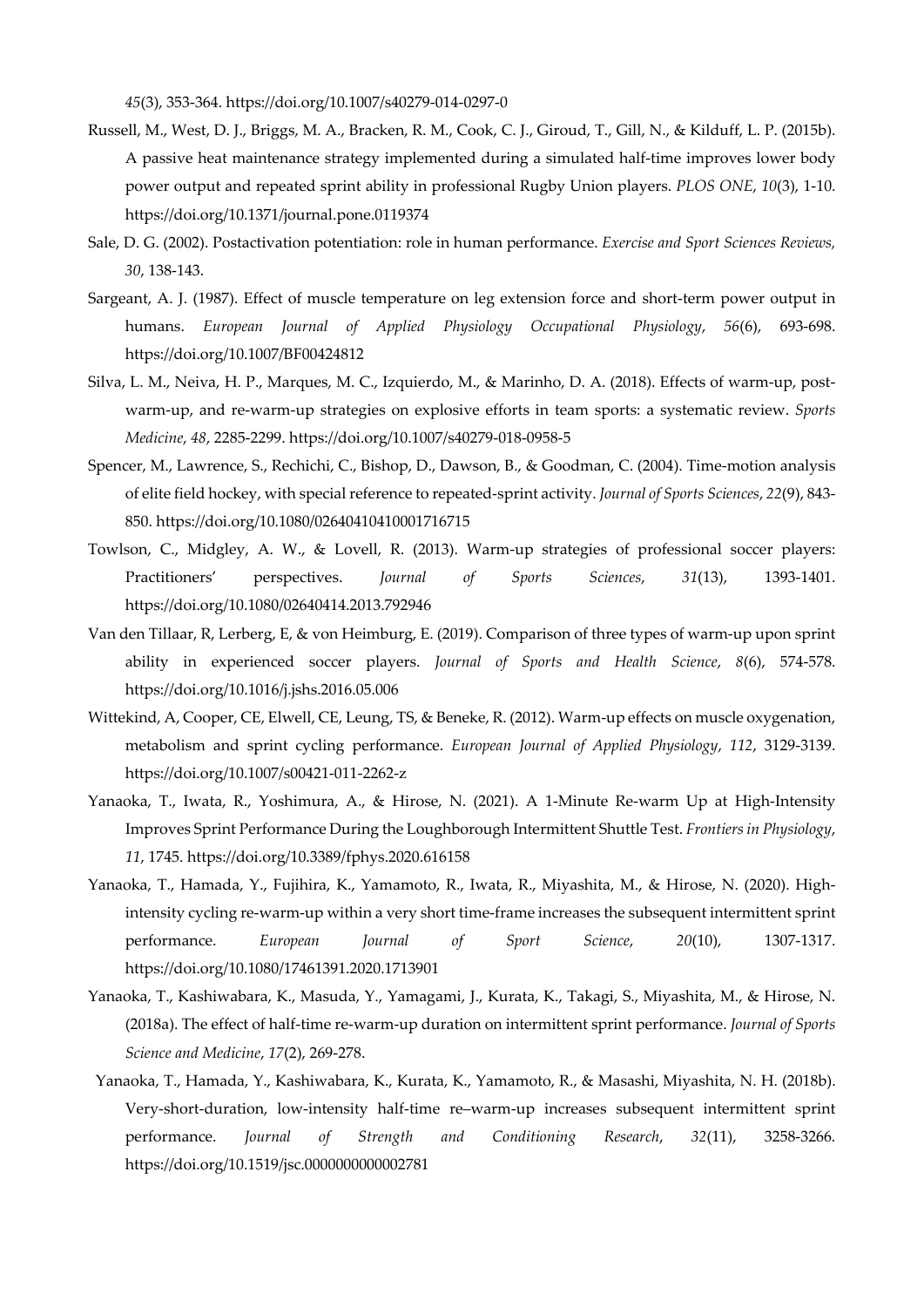



*Experimental trial protocol. CISP: Cycling Intermittent-Sprint Protocol; CON: control trials; HII: high-intensity intermittent cycling trials.* 



# **Figure 2.**

*(A) Peak power output and (B) Mean power output during maximal effort cycling of the CISP. CON: control trials; HII: high-intensity intermittent cycling trials. (n = 10, mean ± SD) CISP: Cycling Intermittent Sprint Protocol. \* Significant difference between trials (p < 0.05).*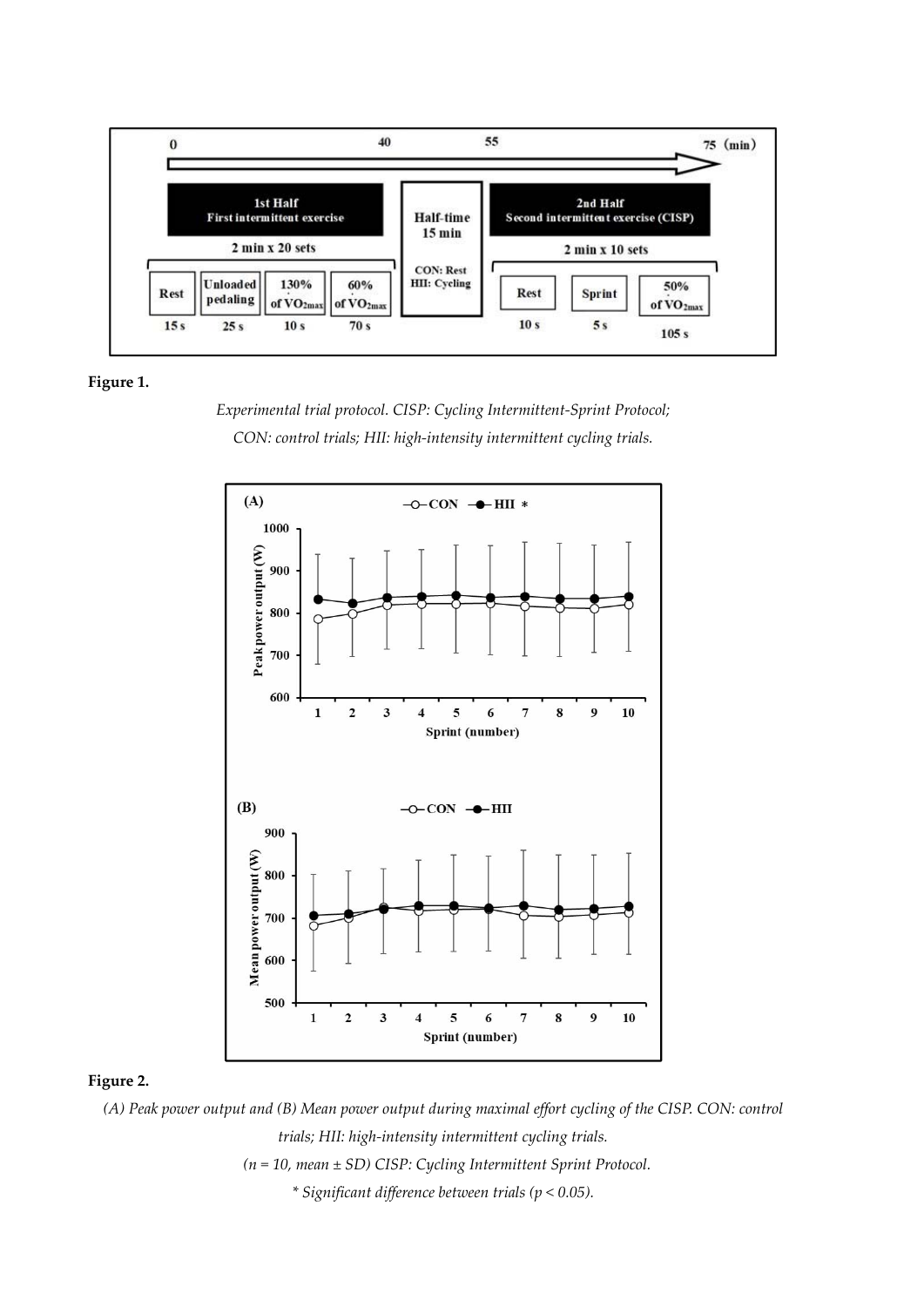

# **Figure 3.**

*(A) VO2, (B) VCO2, and (C) RER from 1 minute before the start of the second half to the end of the second half. CON: control trials; HII: high-intensity intermittent cycling trials. (n = 10, mean ± SD) VO<sub>2</sub>: main effect of time; p < 0.05, interaction; p < 0.05. VCO2: main effect of time; p < 0.05, interaction; p < 0.05. RER: main effect of time; p < 0.05, interaction; p < 0.05. \* Significant difference between trials at time points (p < 0.05).*